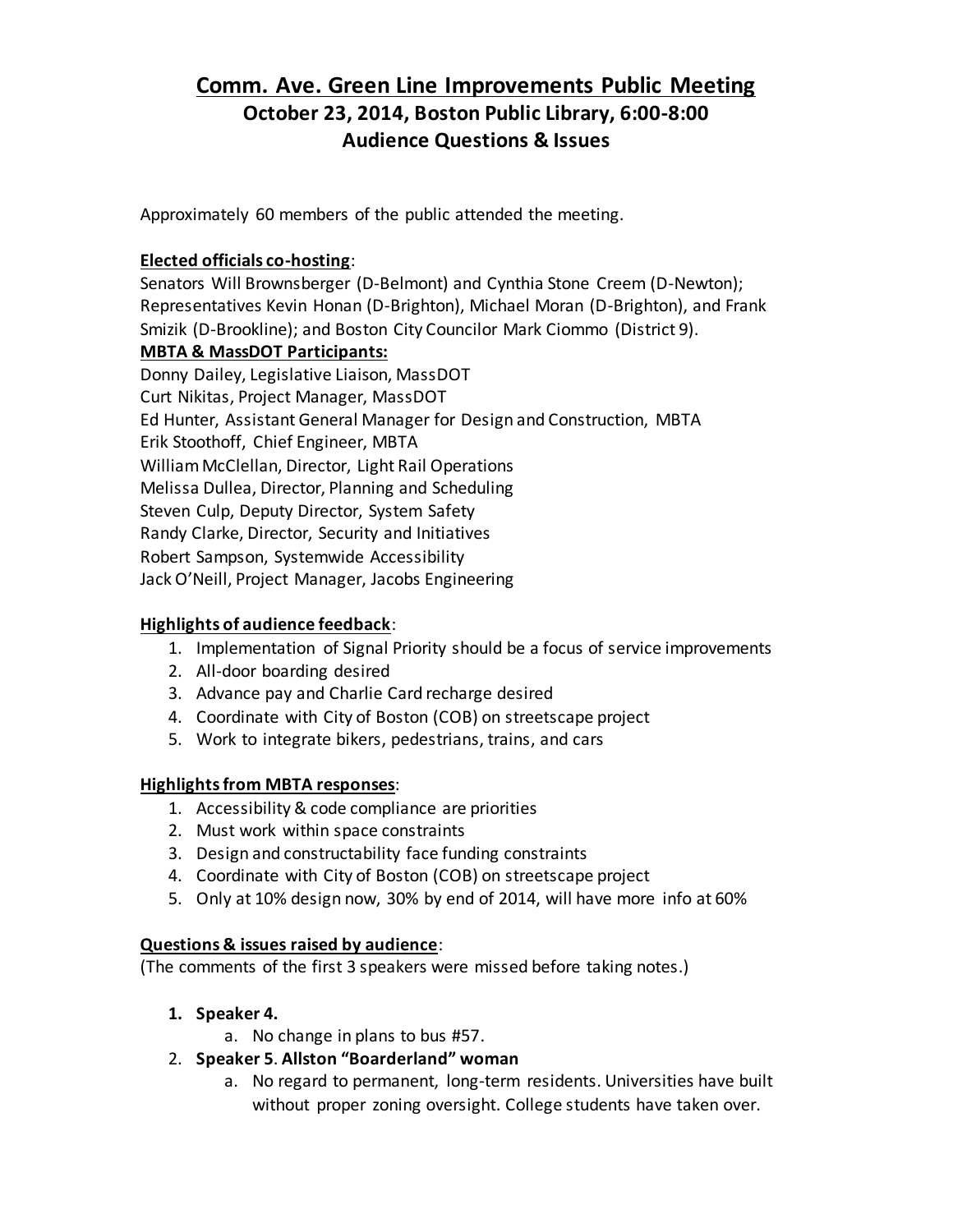- b. Why not close Blandford? Answer: Use for unloading customers and turnarounds, vital to operations.
- c. Why keep BU East and Central stops? Answer: Stops are already accessible.
- d. Need room for bikers.

# **3. Speaker 6**. **Jim Franco**

- a. BU West and BU Bridge issues and traffic during construction.
- b. Station on a grade? Answer: All ramps designed at not more than 5%.
- c. What happens during construction? Answer: Stations stay. On constructability, will know more about nights, weekends, and coordination with BU Bridge at 60% design.
- d. Need to compromise on sidewalk width for biking space?

# **4. Speaker 7. Glen Berkowitz, Livable Streets Alliance**

- a. Thank you for the presentation.
- b. Asks when rebuilding Comm. Ave. to use a complete street principal including bikes, parked cars, moving cars, trolleys. Cyclist tracks may not be the best solution.
- c. Work with COB to combine and sequence projects. There is an opportunity to find the needed space and avoid a "debate about the inches."
- d. Suggests getting some working groups together for some blue sky thinking.
- e. Add a mid-block crosswalk at Alcorn St. and Naples Rd.
- f. (Note: See Livable Streets website on alternate vision for Comm. Ave.: <http://www.livablestreets.info/creating-alternate-vision-comm-ave>

# **5. Speaker 8.**

a. Supports the project in general. Stresses need to accommodate bike lanes, all-door boarding, and signal priority.

### **6. Speaker 9. Charlie Denison, Livable Streets Alliance**

a. Signal priority a must.

# **7. Speaker 10. Scott Englander, Brookline Transportation Board member**

- a. Reiterates, Charlie Card charging locations, all-door loading.
- b. Eliminate St. Paul name there are two in the system.
- c. Mobile lifts technology.

# **8. Speaker 11.**

- a. Suggests consolidate to 1 station rather than 2. Answer: Additional walk time does not offset travel time and customer experience.
- b. Would like center platform. Answer: More money and not enough space.

# **9. Speaker 12.**

- a. What is the reduction in the total ride time? What is the cost benefit of achieving reduced travel time? Answer: 1 minute. The minutes add up across all customers to achieve greater overall customer satisfaction.
- b. As a cyclist he can travel much more quickly.

# **10. Speaker 13. BU student from Allston**

- a. Consolidation is a great idea, sees no inconvenience with just 2 stops.
- b. Echoes need for 1) all-door boarding, 2) bike lanes, 3) signal prioritization.
- c. Put fare machines along Green Line.